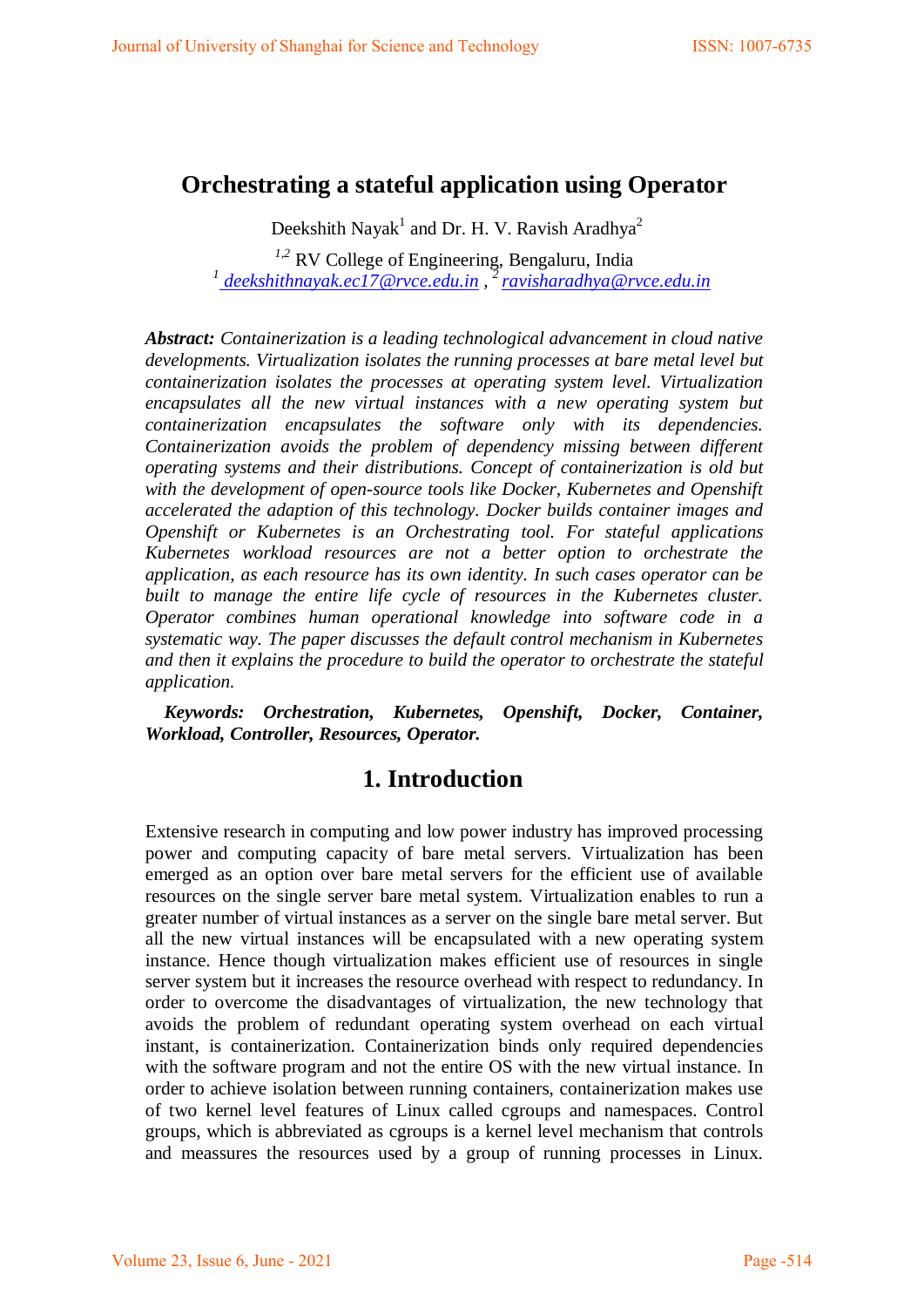Namespaces also a kernel level mechanism that limits the visibility a group of processes have to the rest of the system. As part of containerization, each virtual instances are called containers.

Containers will carry only the software code with its required dependencies in the form of software image. Docker is a tool that helps in building software images that can be run as containers. Docker makes use of docker file to build software images. Kubernetes is a container orchestration tool, that helps in automating the entire life cycle of container deployment. Hence it avoids any problem that arises in life cycle management of a container. Along with container orchestration, it also helps in building clusters of nodes and managing them. Openshift is a PAAS platform, that adds additional functionality over Kubernetes.

Any application can be orchestrated through Kubernetes native workload resources but in case of stateful applications, where in each instance of software stores specific information regarding the user's previous activity. Thus, each instance of stateful service will have specific state, hence each request from the user has to reach a specific instance of the server. The particular control activity cannot be carried by Kubernetes workload resources. Operator is a custom controller which includes human operational intelligence on how to control such stateful applications and thus managing them for high availability. This paper discusses on the process of building operators to orchestrate stateful applications.

# **2. Containerization and Orchestration**

#### **2.1. Containerization and Docker**

Containerization is a mechanism in which applications run in an isolated environment called containers. For an application to run inside a container, it should be in the form of software image. An application software along with its dependencies, binaries and configurations will be bundled together to form a software image and that image will be running inside containers. Containerization is achieved by using cgroups and namespaces in Linux. Container runs as an isolated unit from the host operating system. Containerization makes use of the concept of cgroups and namespaces. cgroups are also called as control groups which controls the resources, a process or group of processes can use. Namespaces are also control mechanisms, which controls the view, a container will have towards the host. These two mechanisms help containers to run in an isolated way. Docker is a tool that helps in building software images, thus container-based implementations. Docker has got a lot reputation that it has become standard in industries. The way docker helps to build portable and isolated applications in microservice architecture makes it suitable from small scale to large scale industries. Docker is a container engine that runs containers on operating system by making use of kernel features.

#### **2.2. Orchestration**

Orchestration is the process of automating most of the work in deploying a workload resource in container cluster. Such efforts include managing a container's life cycle, deploying the workload, provisioning resources, networking, scaling the number of instances, load balancing and many more things. Kubernetes and Openshift are the 2 major container orchestration tools.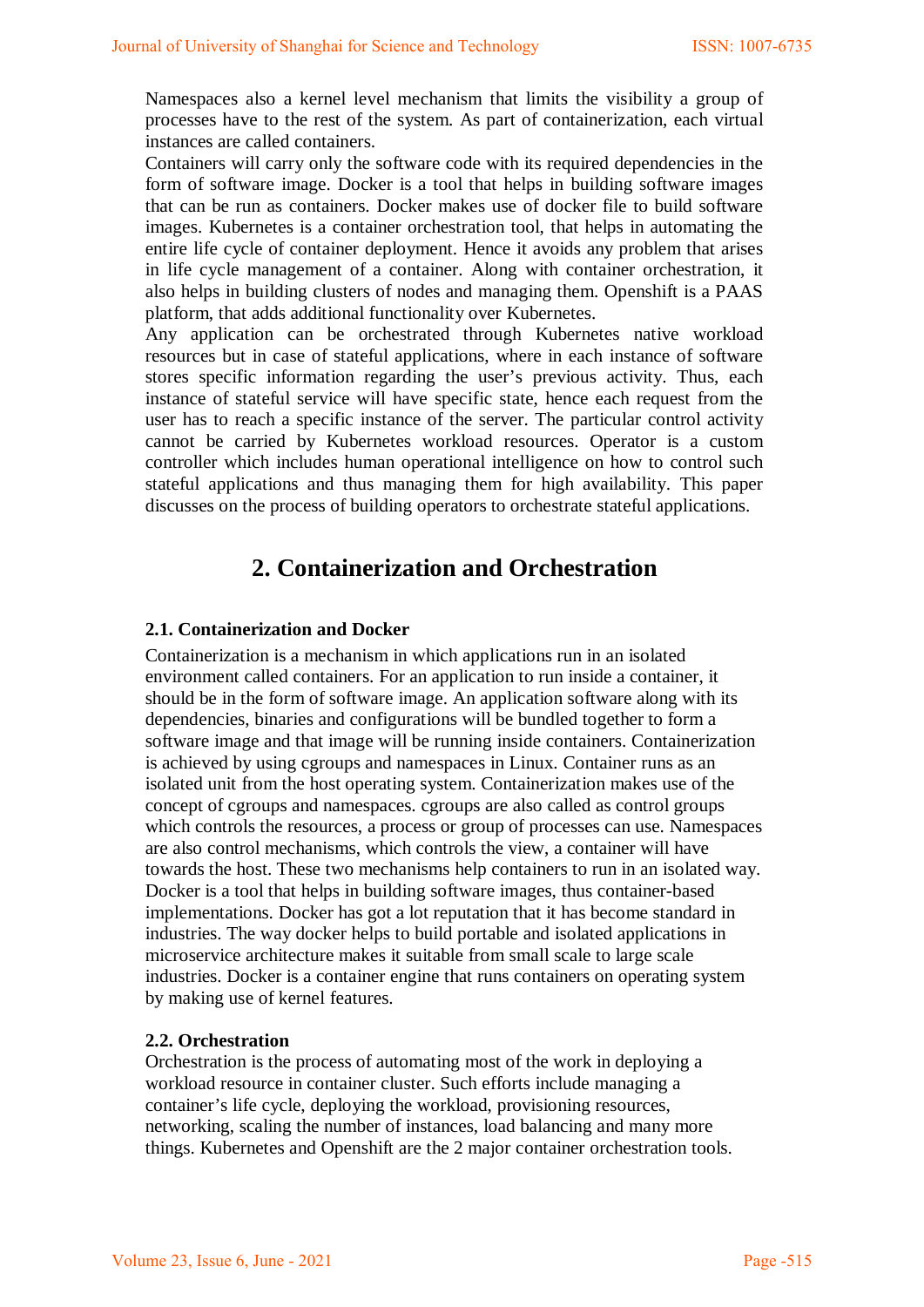Kubernetes is an open-source system for container orchestration developed at google. Kubernetes helps in managing containerized applications. By managing it means deploying, scaling and other networking efforts. It groups all the containers belonging to an application into a logical unit for easier infrastructure management. Kubernetes is also called as k8s or kube. Kubernetes can span across any premises that makes it ideal for cloud native application development. Currently Kubernetes is owned by Cloud Native Computing Foundation. Along with managing, Kubernetes adds additional features to orchestration technique that enhances container-based solutions. Kubernetes even helps in running stateful applications by allocating and mounting persistent volume to the running workloads. Periodic health check and self-healing techniques of Kubernetes helps in retaining the containers in the desired state. Kubernetes also controls the updates to applications with various techniques. To be precise main goal of Kubernetes is to ensure high availability of running application. Openshift is a open source Platform as a service development platform. It's a platform to develop and deploy application on cloud premise. Openshift is extensible and has capability to support various languages. Openshift is basically an upper set over Kubernetes and has all the functionality that Kubernetes provides. Along with that Openshift adds several features including security, which makes it a primary choice to run enterprise clusters. Openshift has its own source code version management and several database support. It provides a very responsive web condole. Along with web console Openshift has command line interface tools.

# **3. Stateful application**

Stateful applications stores data of the existing session from client and uses that data to compute the current state of the application. The client data from the previous session will be used to serve the client in the next session. In containerization wherein multiple servers will be running to serve a service in microservice architecture, Stateful servers play a crucial role in maintaining consistency and low latency. Stateful applications have their importance in database-based application wherein databases contain data needed to process the request. The stateful applications can be majorly found in the cloud native application development industries, where computing near to storage area makes the service fast and decreases latency. State of an application is defined to be anything that it be at that time. For stateless applications it will be defined on the basis its activity, it can be running, restarting etc. But in the case of stateful application, the state is not only defined on activity but also on the data it stores. Load balancer is an application that sends client request to specific server based on some predefined algorithm which can be adaptive. Hence load balancers are the key software layer in stateful application, as each request from the client has to be delivered to a specific target and all server instances cannot be treated as same. Whenever the load balancer receives a request for service, it has to forward the request to specific instance of the server. Whereas in the case of stateless application the client request can be forwarded to any instance of the server. The difference exist in the case of stateful service is because each instance of the server will be having client metadata stored from the previous session. Hence only those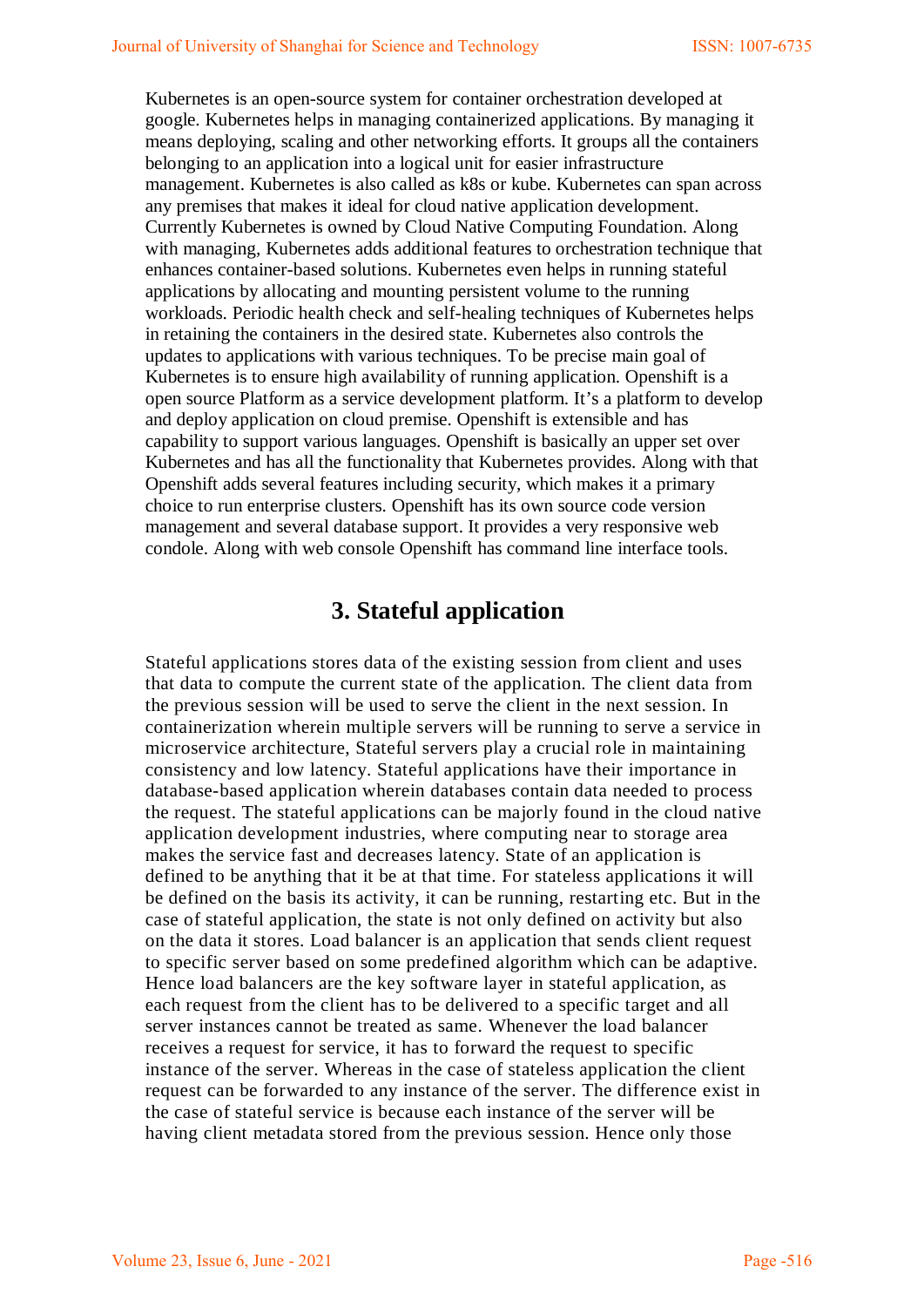instances will be able to serve the specific request. However, the databases attached to several instances of the same kind of server will be consistent.

### **4. Operator as a custom controller**

#### **4.1 Custom controller**

Kubernetes native controllers are capable of orchestrating the stateless application. In stateless application the order of deployment of pods doesn't matter. Because since the pods in the application doesn't have a specific state so any pod of a specific kind can receive the user traffic. But in case of a stateful application each and every pod of a specific kind will be attached to a specific database and thus has a defined state. Hence order of deployment of pods become important in case of a stateful application. To orchestrate stateful applications, engineer needs to apply the desired state and action in the form of software and thus indulging human operational knowledge in code. Operators are piece of code that will have human intelligence in terms of handling stateful applications. Hence operators help to deploy, pack and manage stateful application in Openshift. Engineer defines the desired state of each workload in the cluster with the code and builds the operator. Operator periodically keeps a health check on the workloads to see if they are in the desired state. Operator will get notified about any unusual change in the state of the workload. The process is called reconciliation loop in operators. Building operators is a tedious task. However, it can be simplified with the help of Operator-SDK. Operator-SDK is a part of the Operator framework project. It's an open-source tool to build operators. Various functionalities of Operator-SDK make the process of building operators easier. It helps in building, testing and packaging the operator's code. It helps in writing the operational logic more intuitively with its high-level Application Programming Interface (API)s. It creates scaffolding or boilerplate required to build an operator for the new project thus it cuts down the time spent in doing additional stuffs rather than writing the actual logic. It also has extensions to cover common use cases of operators.

#### **4.2. Designing operator**

The service built in the Openshift cluster is being watched by the Kubernetes native controllers, which has limited functionality in monitoring the resources. Each native controller is assigned with a specific control action. So, it cannot reflect human operational knowledge. Engineers have to keep on checking for the health of the resources to avoid any downtime and thus maintaining high availability. Operator SDK does the basic scaffolding required for the operator build.

#### **4.3 Reconciliation in operator**

Steps in writing reconciliation logic for operator

- 1. Define the resources that has to be watched by the controller.
- 2. Define the required state through specifications.
- 3. Store the current state through variables.
- 4. Compare the current state and the required state.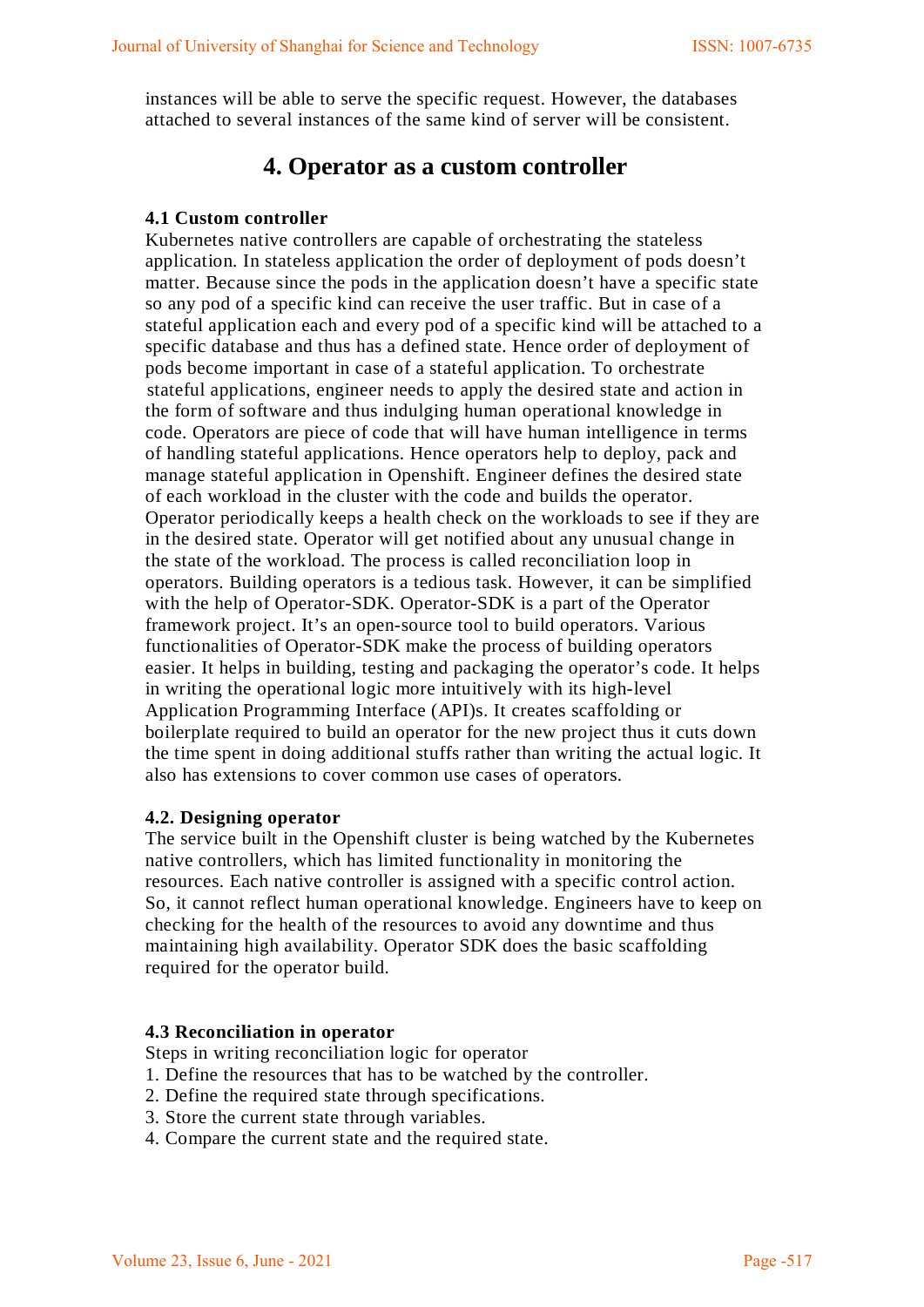5. If current state and required state are different then the operator will run the logic defined in reconciliation loop.



**Figure 1 Reconciliation loop in Operator**

# **5. Implementing stateful application with operator**

Steps involved in building an operator for orchestration of stateful application with the help of operator-SDK are explained in this section.



 **Figure 2 Operator as a custom controller**

- 1. Install Operator Software Development Kit (SDK) with its dependencies such as Golang, Docker etc.
- 2. Prepare a basic scaffolding and API for the operator using operatorsdk init command with necessary tags. Tags required to keep track of versions in API.
- 3. Each API will be seen as an end point to the service in Openshift.
- 4. Define the API for the custom resource definition.
- 5. Each time whenever there is a modification to custom resource definition, run the make generate and make manifests to update the deep copy of Custom Resource Definition (CRD).
- 6. Write the controller file in a modular way for the required reconcile logic for the custom resource.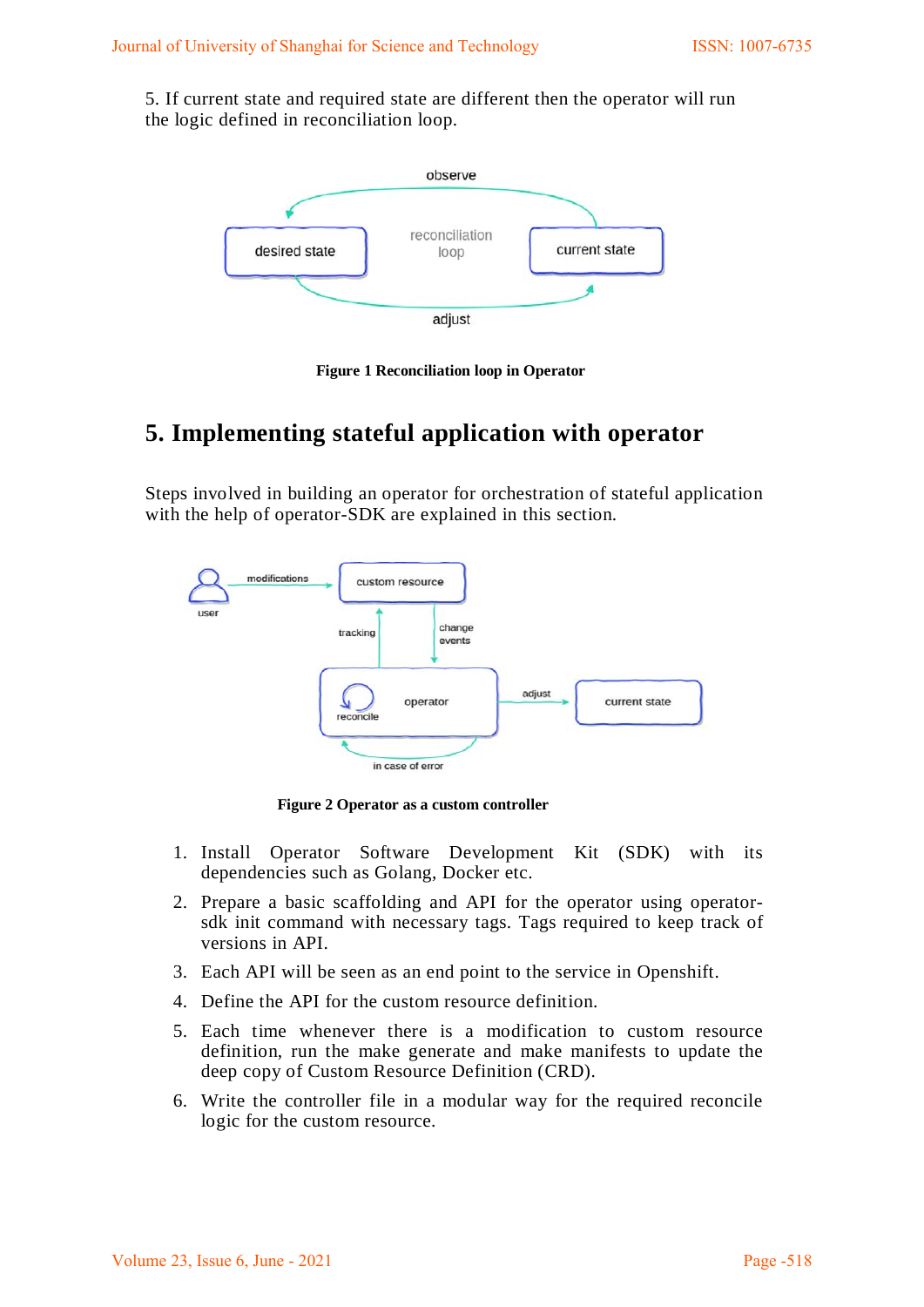- 7. Deploy the custom resource definition into cluster by enabling web hooks.
- 8. Run the operator either as a local controller or as a pod in the cluster.
- 9. Deploy the custom resource YAML file into the cluster.
- 10. After the operator configured with required permissions in the namespace, mirror repository service will be up on the cluster.

## **6. Conclusion**

Server computing technologies started with the development of bare metal servers. With the rapid enhancement in the capacity and efficiency of hardware resources, the bare metal computing techniques doesn't stand reliable. It won't be able to utilize full capacity of the hardware, in fact a very huge proportion of its capacity will be stringent. To overcome the disadvantages of bare metal server handling technique, by this to utilize full efficiency of the hardware resources, industries started looking towards virtualization technology. Virtualization helps in running several servers on a single hardware, by combining each server with its own instance of operating system. But virtualization adds overhead of carrying the entire operating system with each server the hardware has to run. To overcome such redundant usage of resources, Containerization developed as a new technique. Containerization binds application code with its dependencies and not with the entire operating system. Containerization adds advantage of avoiding redundant usage of resources. But Services running by containerization are difficult to handle for human operator. Hence Kubernetes workload resources help in minimal orchestration process. But that won't be enough for stateful applications because of the uniqueness of all the pods. In this paper steps in building an operator for orchestrating stateful applications. Operator-SDK has been used as a framework for development.

## **REFERENCES**

- [1] *V. Revuri, B. Ambika, D. Sravan Kumar, and C. Lokanatha Reddy, "High performance research implementations with third party cloud platforms and services," Materials Today: Proceedings, 2021, issn: 2214-7853. doi: https://doi.org/10. 1016/j.matpr.2021.01.755. [Online]. Available: https://www.sciencedirect. com/science/article/pii/S221478532100852X.*
- [2] *C. Ramalingam and P. Mohan, "Addressing semantics standards for cloud portability and interoperability in multi cloud environment," Symmetry, vol. 13, no. 2, 2021, issn: 2073-8994. doi: 10 . 3390 / sym13020317. [Online]. Available: https : //www.mdpi.com/2073- 8994/13/2/317.*
- [3] *A. Iasio and E. Zimeo, "A framework for microservices synchronization," Software: Practice and Experience, vol. 51, Aug. 2020. doi: 10.1002/spe.2877.*
- [4] *S. Laskawiec, M. Chora´s, R. Kozik, and V. Varadarajan, "Intelligent operator: Machine learning based decision support and explainer for human operators and service providers in the fog, cloud and edge networks," Journal of Information Security and Applications, vol. 56, p. 102 685, 2021, issn: 2214-2126. doi: https: //doi.org/10.1016/j.jisa.2020.102685. [Online]. Available: https://www. sciencedirect.com/science/article/pii/S2214212620308371.*